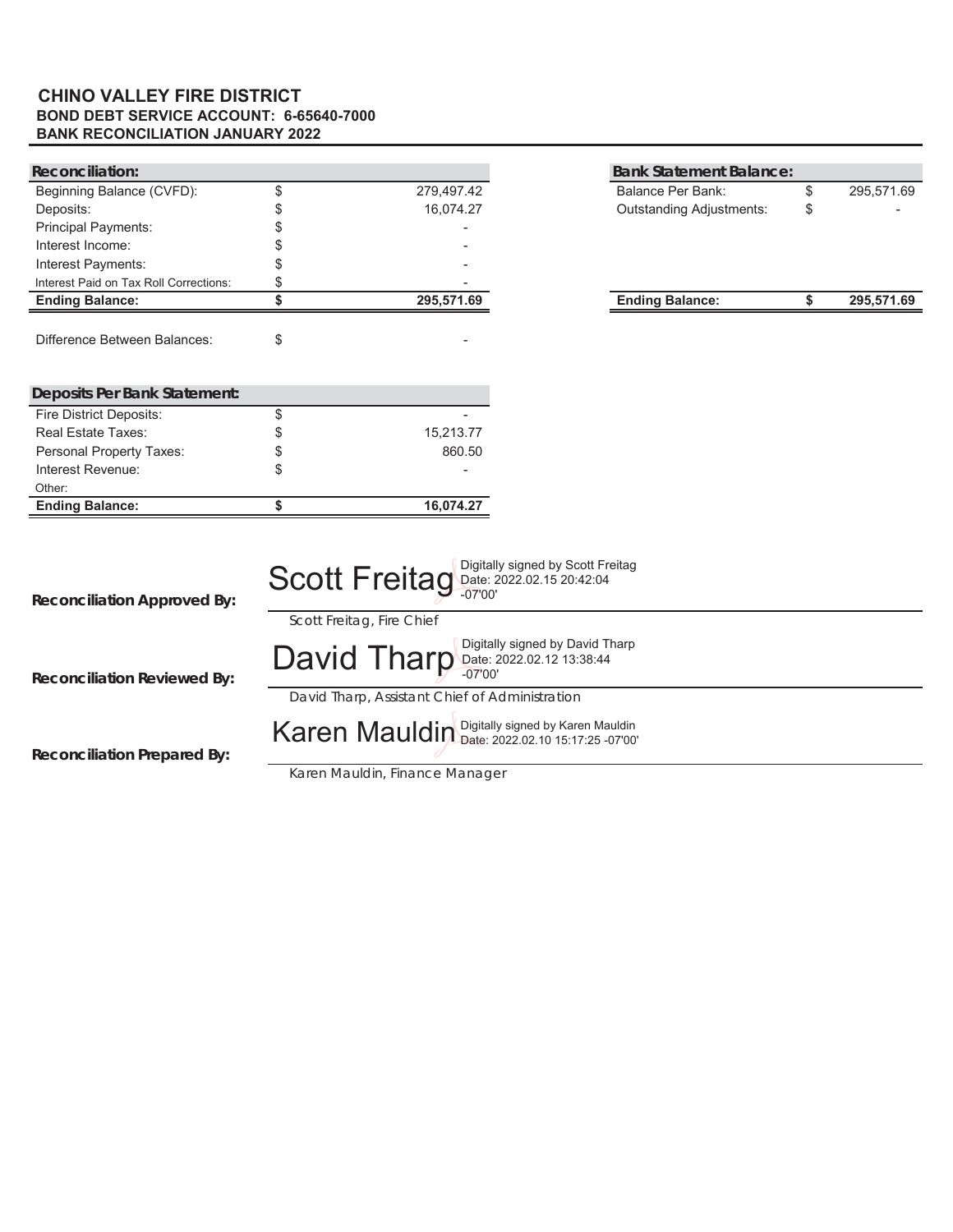### **CHINO VALLEY FIRE DISTRICT BOND DEBT FUND - JANUARY 2022**

| Real Estate Taxes:        | 15,213.77 |  |
|---------------------------|-----------|--|
| <b>UPP Taxes:</b>         | 860.50    |  |
| <b>Interest Received:</b> |           |  |
| Other:                    | ۰.        |  |
|                           |           |  |
| TOTAL:                    | 16,074.27 |  |

 $\mathcal{F}^{\perp}$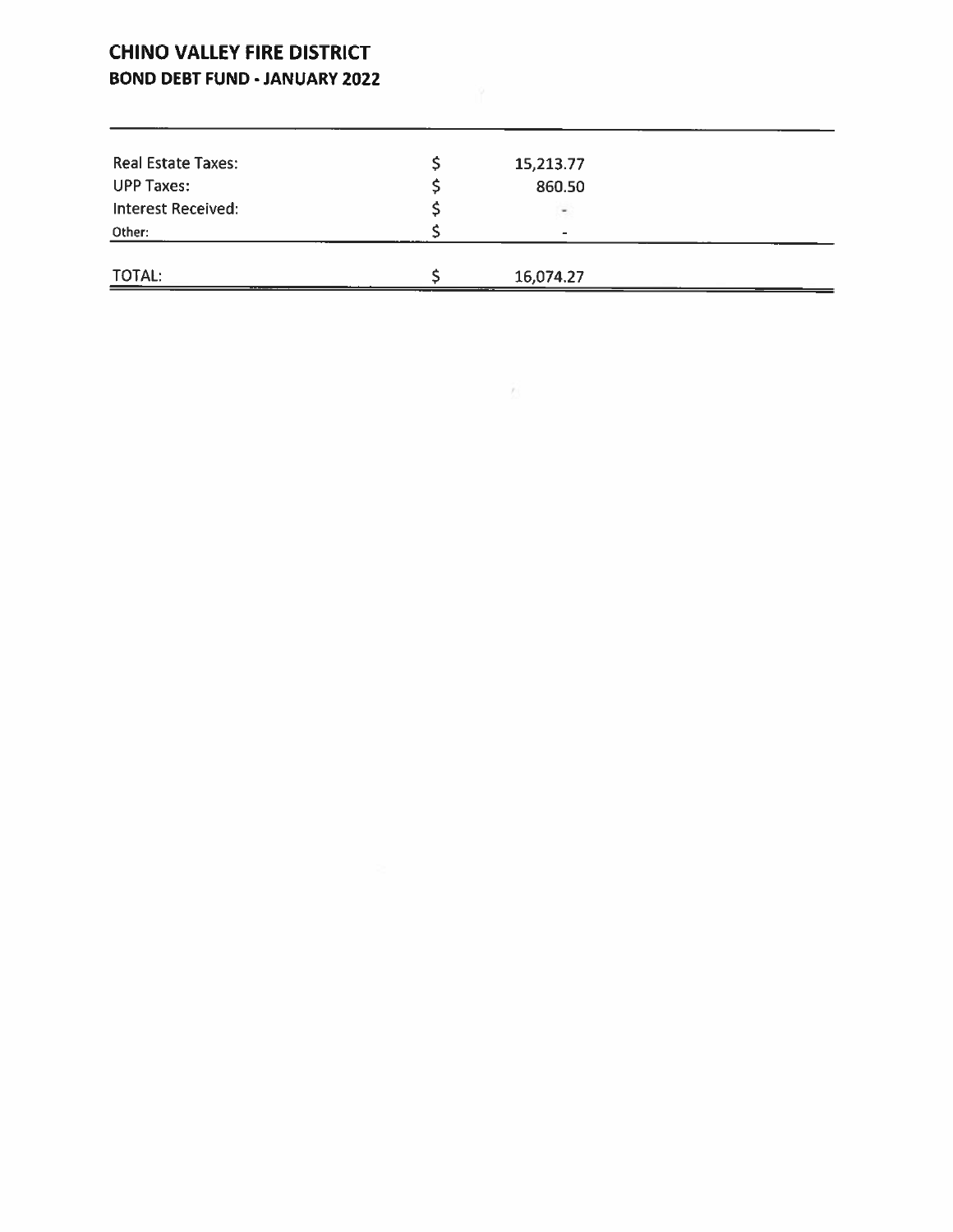

### Monthly Statement

Date Range: 1/1/2022 to 1/31/2022

**Chino Valley Fire Dist BDS** Fund: 6065640700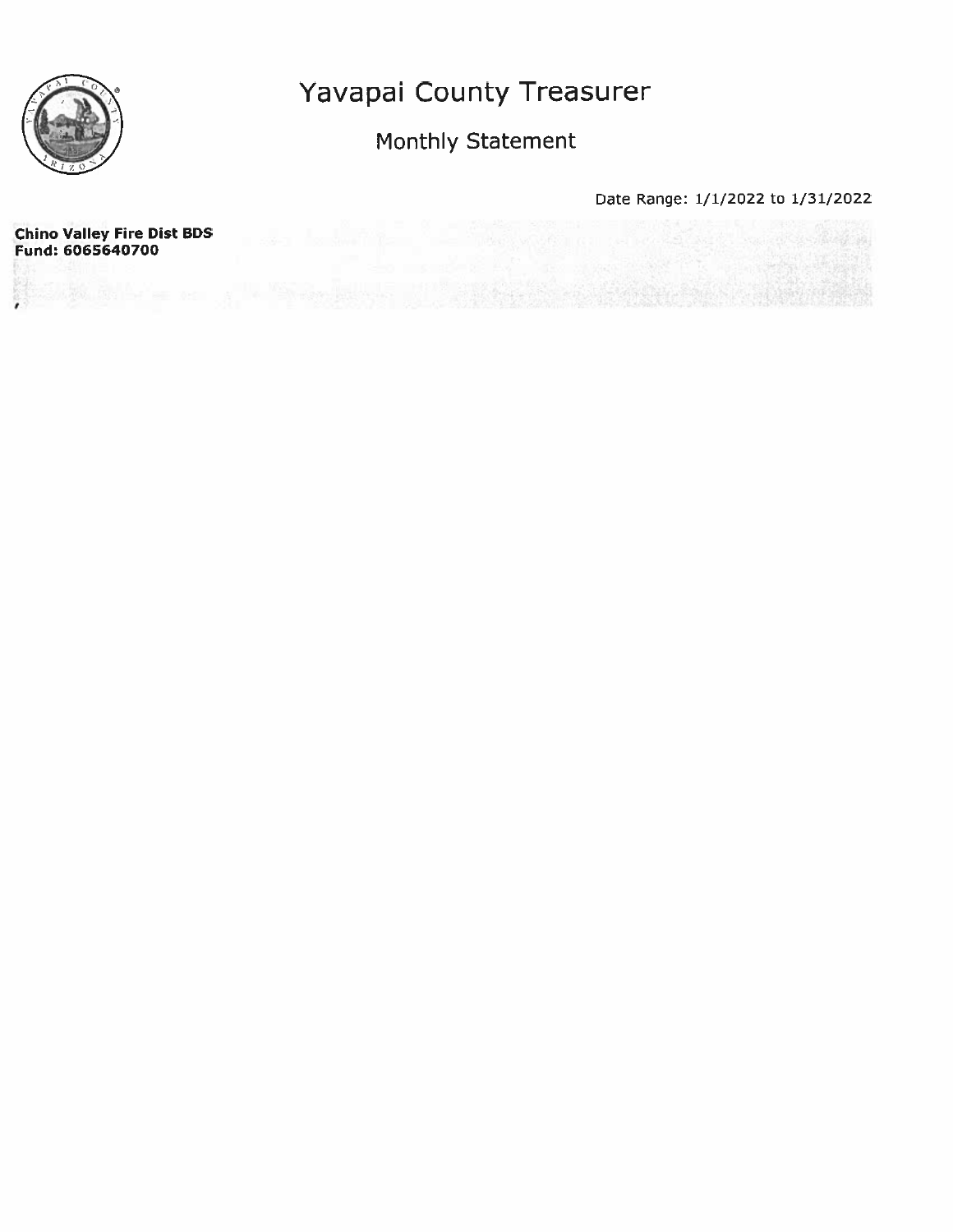

12100.2019

12100.2020

12100.2021

38109.0

38113.0

90002.0

92190.0

2019 Personal Property Taxes

2020 Personal Property Taxes

2021 Personal Property Taxes

**Bond Interest Payment** 

Interest on Investments St Treas

Interest on Investments-Wells Fargo

**Interest Pd on Tax Roll Corrections** 

### Monthly Statement

#### Date Range: 1/1/2022 to 1/31/2022

264.20

900.29

239.19

74.56

 $(.53)$ 

 $(46, 706.25)$ 

295,571.69

6,520.39

4.22

60.50

 $.00.$ 

 $.00<sub>1</sub>$ 

 $.00<sub>1</sub>$ 

 $.00<sub>1</sub>$ 

295,571.69

**Ending Balance:** 

786.47

| Account                               | Period                            | <b>YTD</b>                       |                              |            |
|---------------------------------------|-----------------------------------|----------------------------------|------------------------------|------------|
| 6065640700                            | <b>Chino Valley Fire Dist BDS</b> |                                  |                              |            |
| Begin Balance:                        | 279,497.42                        | 66,685.44                        |                              |            |
| Income:                               | 16,074.27                         | 275,593.03                       |                              |            |
| LOC Advance:                          | .00                               | .00                              |                              |            |
| Expense:                              | .00                               | (46, 706, 78)                    | LOC:                         | .00        |
| LOC Payments:                         | .00                               | .00.                             | <b>Warrants Outstanding:</b> | .00        |
| Cash Balance:                         | 295,571.69                        | 295,571.69                       | End:                         | 295,571.69 |
|                                       |                                   | <b>Monthly Statement Summary</b> |                              |            |
| <b>Source Code Description</b>        |                                   |                                  | <b>MTDAmount</b>             | YTDAmount  |
| 6065640700 Chino Valley Fire Dist BDS |                                   | <b>Beginning Balance:</b>        | 279,497.42                   | 66,685.44  |
| 11100.2010                            | 2010 Real Estate Taxes            |                                  | .00                          | 1.21       |
| 11100.2011                            | 2011 Real Estate Taxes            |                                  | .00                          | 1.62       |
| 11100.2012                            | 2012 Real Estate Taxes            |                                  | .00                          | 1.61       |
| 11100,2013                            | 2013 Real Estate Taxes            |                                  | .00                          | 2,92       |
| 11100.2014                            | 2014 Real Estate Taxes            |                                  | .00                          | 2.94       |
| 11100.2015                            | 2015 Real Estate Taxes            |                                  | .00                          | 2.86       |
| 11100.2016                            | 2016 Real Estate Taxes            |                                  | .00                          | 1.25       |
| 11100.2017                            | 2017 Real Estate Taxes            |                                  | .00                          | 1.19       |
| 11100.2018                            | 2018 Real Estate Taxes            |                                  | .00                          | 1.14       |
| 11100.2019                            | 2019 Real Estate Taxes            |                                  | .00                          | 2.22       |
| 11100.2020                            | 2020 Real Estate Taxes            |                                  | 447,01                       | 5,134.53   |
| 11100.2021                            | 2021 Real Estate Taxes            |                                  | 14,766.76                    | 262,309.08 |
| 12100.2010                            | 2010 Personal Property Taxes      |                                  | .51                          | .51        |
| 12100.2011                            | 2011 Personal Property Taxes      |                                  | .68                          | .68        |
| 12100.2012                            | 2012 Personal Property Taxes      |                                  | .56                          | .66        |
| 12100.2013                            | 2013 Personal Property Taxes      |                                  | .79                          | 2.05       |
| 12100.2014                            | 2014 Personal Property Taxes      |                                  | .79                          | .79        |
| 12100.2015                            | 2015 Personal Property Taxes      |                                  | .77                          | 9.77       |
| 12100.2016                            | 2016 Personal Property Taxes      |                                  | 1,70                         | 14.97      |
| 12100.2017                            | 2017 Personal Property Taxes      |                                  | .69                          | 7.19       |
| 12100.2018                            | 2018 Personal Property Taxes      |                                  | 2.82                         | 95.21      |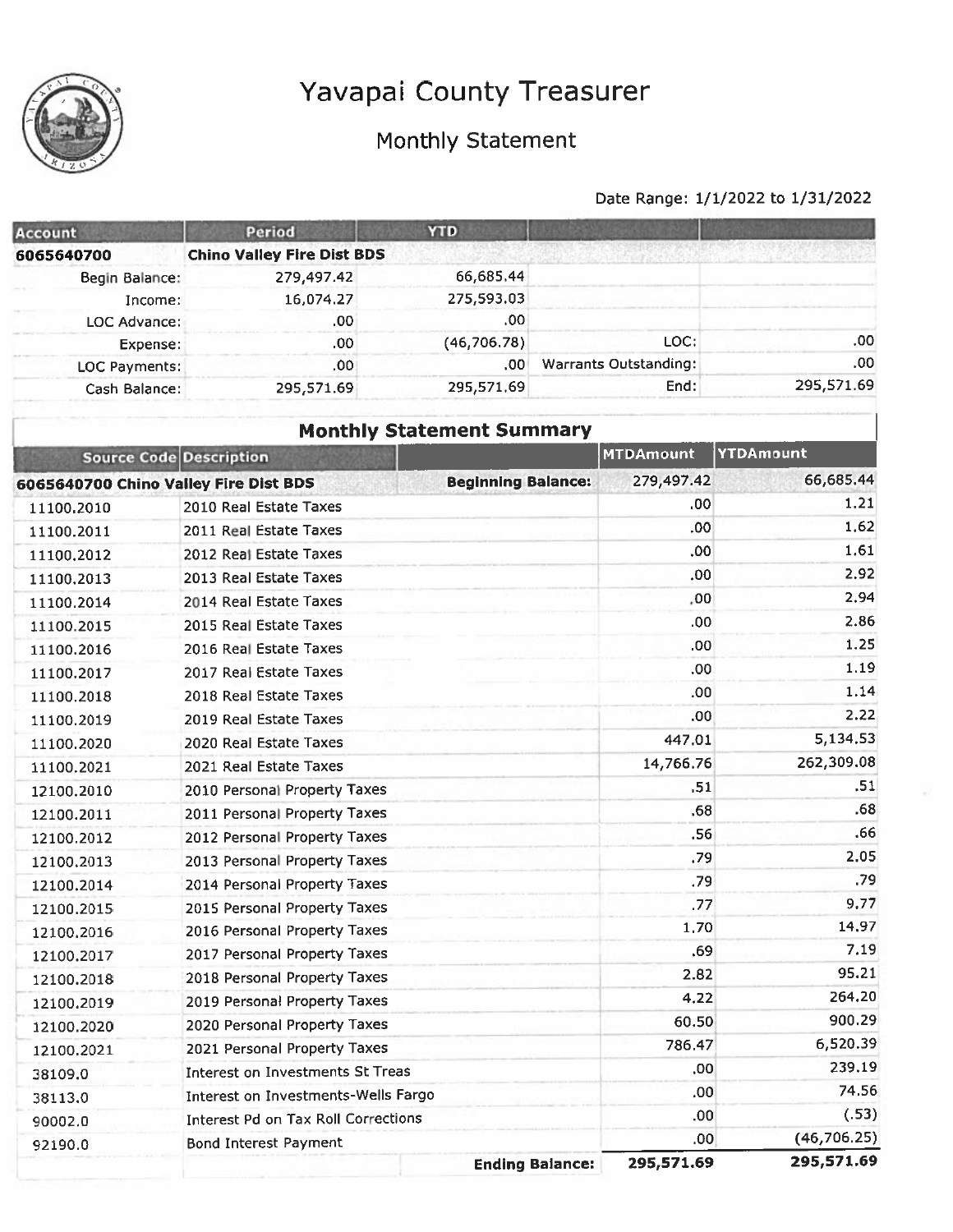

## Monthly Statement

|                                       | <b>Monthly Statement Detail</b> |                               |              |
|---------------------------------------|---------------------------------|-------------------------------|--------------|
| <b>Date Notes</b>                     | Doc #                           | Amount C/D                    |              |
| 6065640700 Chino Valley Fire Dist BDS |                                 | Beginning Balance: 279,497.42 |              |
| 11100.2020 2020 Real Estate Taxes     |                                 | Source Code Total: 447.01     |              |
| 01/04 Tax Distribution                | 0                               | 15,27                         | C            |
| 01/04 Tax Distribution                | 0                               | .56                           | $\mathsf{C}$ |
| 01/05 Tax Distribution                | $\mathbf 0$                     | 61.01                         | $\mathsf{C}$ |
| 01/05 Tax Distribution                | 0                               | 1.79                          | $\mathsf{C}$ |
| 01/06 Tax Distribution                | 0                               | 35.68                         | $\mathsf{C}$ |
| 01/07 Tax Distribution                | 0                               | 8.14                          | $\mathsf{C}$ |
| 01/11 Tax Distribution                | 0                               | 10.86                         | $\mathsf{C}$ |
| 01/12 Tax Distribution                | 0                               | 28.33                         | $\mathsf{C}$ |
| 01/19 Tax Distribution                | 0                               | 19.43                         | C            |
| 01/19 Tax Distribution                | 0                               | 65.97                         | $\mathsf C$  |
| 01/21 Tax Distribution                | 0                               | 8.88                          | c            |
| 01/25 Tax Distribution                | 0                               | 5.33                          | $\mathsf{C}$ |
| 01/25 Tax Distribution                | 0                               | 60.23                         | c            |
| 01/26 Tax Distribution                | 0                               | 11.80                         | c            |
| 01/26 Tax Distribution                | 0                               | 18.15                         | $\mathbf C$  |
| 01/27 Tax Distribution                | 0                               | 39.53                         | C            |
| 01/27 Tax Distribution                | 0                               | 32.95                         | C            |
| 01/28 Tax Distribution                | 0                               | 19.84                         | $\mathsf{C}$ |
| 01/31 Tax Distribution                | 0                               | .28                           | C            |
| 01/31 Tax Distribution                | 0                               | 2.98                          | C            |
| 11100,2021 2021 Real Estate Taxes     |                                 | Source Code Total: 14,766.76  |              |
| 01/03 Tax Distribution                | 0                               | 119.02                        | C            |
| 01/03 Tax Distribution                | 0                               | 1,168.75                      | $\mathsf{C}$ |
| 01/03 Tax Distribution                | 0                               | 80.75                         | C            |
| 01/03 Tax Distribution                | 0                               | 19.64                         | $\mathsf{C}$ |
| 01/03 Tax Distribution                | 0                               | 11.29                         | с            |
| 01/04 Tax Distribution                | 0                               | 426.68                        | с            |
| 01/04 Tax Distribution                | 0                               | 406.20                        | C            |
| 01/04 Tax Distribution                | 0                               | 514.70                        | С            |
| 01/04 Tax Distribution                | 0                               | 810.41                        | $\mathsf{C}$ |
| 01/04 Tax Distribution                | 0                               | 363.37                        | $\mathsf{C}$ |
| 01/05 Tax Distribution                | 0                               | 45.63                         | C            |
| 01/05 Tax Distribution                | $\mathbf 0$                     | 300.72                        | $\mathsf C$  |
| 01/05 Tax Distribution                | 0                               | 1,359.31                      | C            |
| 01/05 Tax Distribution                | 0                               | 2,051.23                      | $\mathsf{C}$ |
| 01/05 Tax Distribution                | 0                               | 402.75                        | $\mathsf{C}$ |
| 01/05 Tax Distribution                | 0                               | 375.13                        | C            |
| 01/06 Tax Distribution                | 0                               | 851.94                        | $\mathsf{C}$ |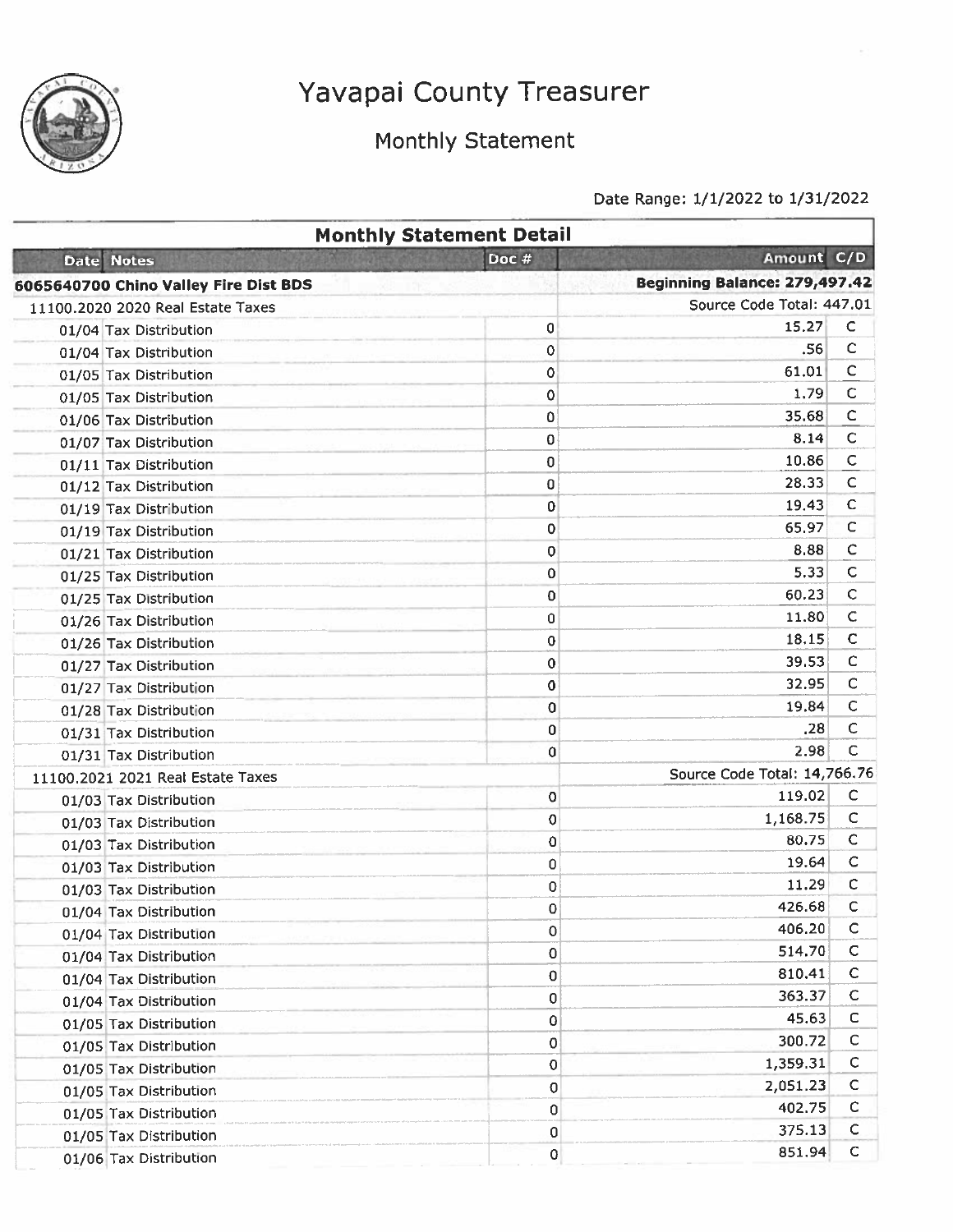

## Monthiy Statement

| 01/06 Tax Distribution                  | 0           | 1,328.00               | c            |
|-----------------------------------------|-------------|------------------------|--------------|
| 01/07 Tax Distribution                  | 0           | 243.65                 | C            |
| 01/10 Tax Distribution                  | 0           | 229.48                 | $\mathsf{C}$ |
| 01/10 Tax Distribution                  | 0           | 170.70                 | $\mathsf{C}$ |
| 01/11 Tax Distribution                  | 0           | (3.75)                 | $\mathsf{C}$ |
| 01/11 Tax Distribution                  | 0           | 167.61                 | $\mathsf{C}$ |
| 01/11 Tax Distribution                  | 0           | 281.49                 | $\mathsf{C}$ |
| 01/12 Tax Distribution                  | 0           | 137,75                 | $\mathsf{C}$ |
| 01/12 Tax Distribution                  | 0           | 32.84                  | $\mathsf{C}$ |
| 01/13 Tax Distribution                  | 0           | .09                    | $\mathsf{C}$ |
| 01/13 Tax Distribution                  | 0           | 152.28                 | $\mathsf{C}$ |
| 01/14 Tax Distribution                  | 0           | 232.27                 | $\mathsf{C}$ |
| 01/14 Tax Distribution                  | 0           | 166.30                 | $\mathsf{C}$ |
| 01/18 Tax Distribution                  | 0           | (29.29)                | $\mathsf{C}$ |
| 01/18 Tax Distribution                  | 0           | 265.71                 | C            |
| 01/18 Tax Distribution                  | 0           | 25.21                  | C            |
| 01/18 Tax Distribution                  | 0           | 63.50                  | C            |
| 01/19 Tax Distribution                  | 0           | 191.25                 | $\mathsf{C}$ |
| 01/19 Tax Distribution                  | 0           | 49.36                  | C            |
| 01/19 Tax Distribution                  | 0           | 101.38                 | с            |
| 01/19 Tax Distribution                  | 0           | 164.02                 | с            |
| 01/20 Tax Distribution                  | 0           | 8.17                   | $\mathsf{C}$ |
| 01/20 Tax Distribution                  | 0           | 3.36                   | C            |
| 01/20 Tax Distribution                  | 0           | 281.86                 | C            |
| 01/21 Tax Distribution                  | 0           | 42.80                  | с            |
| 01/24 Tax Distribution                  | 0           | 111.04                 | C            |
| 01/24 Tax Distribution                  | 0           | 32.32                  | $\mathsf{C}$ |
| 01/24 Tax Distribution                  | 0           | 94.30                  | $\mathsf{C}$ |
| 01/25 Tax Distribution                  | 0           | 85.50                  | с            |
| 01/25 Tax Distribution                  | 0           | 72.32                  | с            |
| 01/25 Tax Distribution                  | $\mathbf 0$ | 69.44                  | C            |
| 01/26 Tax Distribution                  | $\mathbf 0$ | 175.74                 | $\mathsf{C}$ |
| 01/26 Tax Distribution                  | 0           | 17.75                  | С            |
| 01/27 Tax Distribution                  | 0           | 110.20                 | C            |
| 01/27 Tax Distribution                  | 0           | 118.34                 | C            |
| 01/28 Tax Distribution                  | 0           | 146.61                 | $\mathsf C$  |
| 01/31 Tax Distribution                  | 0           | 33.64                  | C            |
| 01/31 Tax Distribution                  | 0           | 9.14                   | C            |
| 01/31 Tax Distribution                  | 0           | 76.86                  | С            |
| 12100.2010 2010 Personal Property Taxes |             | Source Code Total: .51 |              |
| 01/27 Tax Distribution                  | 0           | .51                    | C            |
| 12100.2011 2011 Personal Property Taxes |             | Source Code Total: .68 |              |
| 01/27 Tax Distribution                  | 0           | .68                    | $\mathsf{C}$ |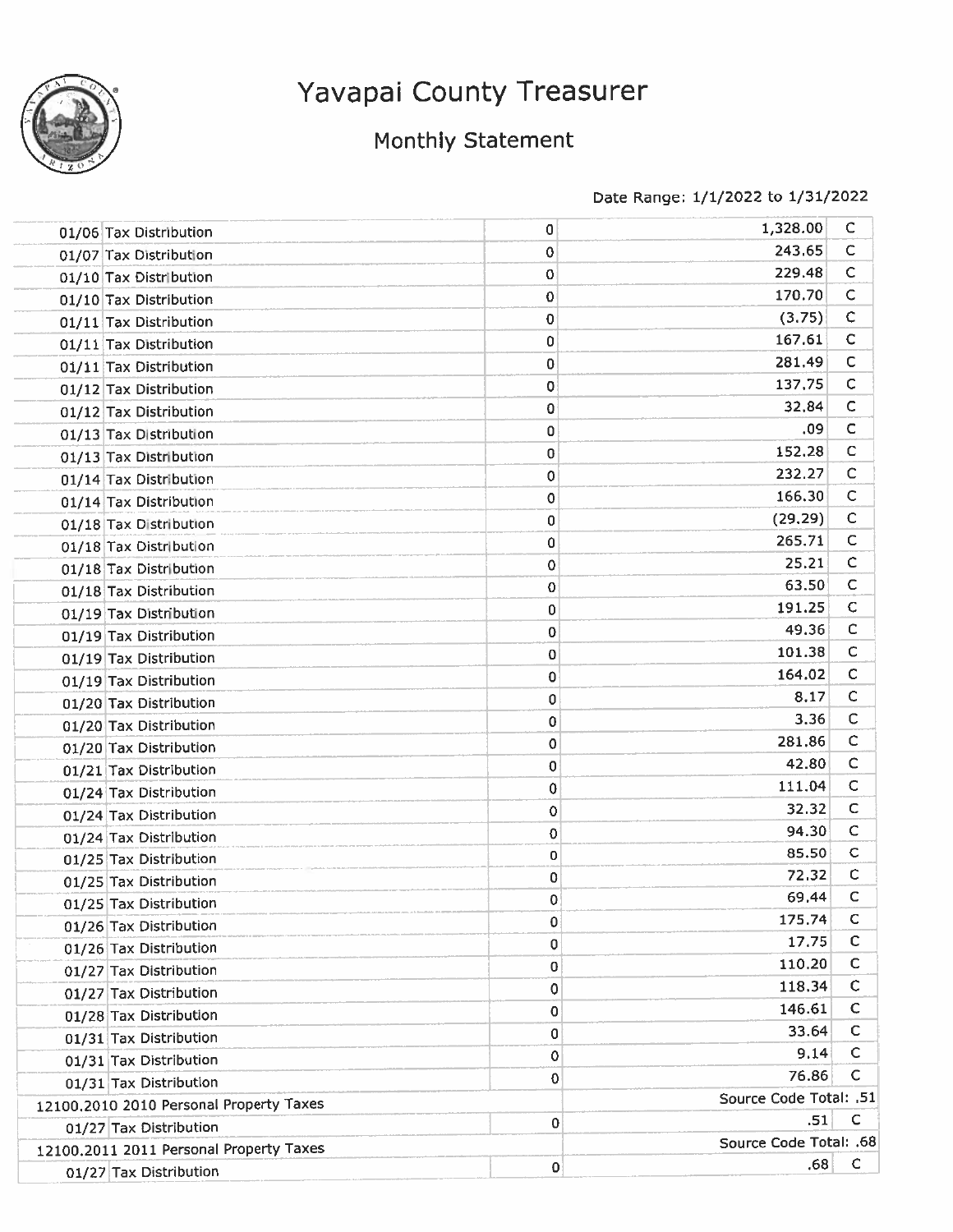

## Monthly Statement

| 12100.2012 2012 Personal Property Taxes |             | <b>Source Code Total: .56</b> |              |
|-----------------------------------------|-------------|-------------------------------|--------------|
| 01/27 Tax Distribution                  | 0           | .56                           | C            |
| 12100.2013 2013 Personal Property Taxes |             | Source Code Total: .79        |              |
| 01/27 Tax Distribution                  | 0           | .79                           | с            |
| 12100.2014 2014 Personal Property Taxes |             | Source Code Total: .79        |              |
| 01/27 Tax Distribution                  | 0           | .79                           | C            |
| 12100.2015 2015 Personal Property Taxes |             | Source Code Total: .77        |              |
| 01/27 Tax Distribution                  | 0           | .77                           | с            |
| 12100,2016 2016 Personal Property Taxes |             | Source Code Total: 1.70       |              |
| 01/26 Tax Distribution                  | 0           | .98                           | с            |
| 01/27 Tax Distribution                  | 0           | .72                           | с            |
| 12100.2017 2017 Personal Property Taxes |             | Source Code Total: .69        |              |
| 01/27 Tax Distribution                  | 0           | .69                           | c            |
| 12100.2018 2018 Personal Property Taxes |             | Source Code Total: 2.82       |              |
| 01/14 Tax Distribution                  | $\mathbf 0$ | 2.17                          | C            |
| 01/27 Tax Distribution                  | 0           | .65                           | C            |
| 12100.2019 2019 Personal Property Taxes |             | Source Code Total: 4.22       |              |
| 01/04 Tax Distribution                  | 0           | 1.42                          | C            |
| 01/12 Tax Distribution                  | 0           | 2.19                          | C            |
| 01/27 Tax Distribution                  | 0           | .61                           | $\mathsf{C}$ |
| 12100.2020 2020 Personal Property Taxes |             | Source Code Total: 60.50      |              |
| 01/12 Tax Distribution                  | 0           | 2.99                          | C            |
| 01/14 Tax Distribution                  | 0           | 30.96                         | C            |
| 01/21 Tax Distribution                  | 0           | 24.95                         | С            |
| 01/27 Tax Distribution                  | 0           | 1,04                          | $\mathsf{C}$ |
| 01/27 Tax Distribution                  | 0           | .56                           | C            |
| 12100.2021 2021 Personal Property Taxes |             | Source Code Total: 786.47     |              |
| 01/03 Tax Distribution                  | 0           | 17.33                         | с            |
| 01/03 Tax Distribution                  | 0           | 2.29                          | C            |
| 01/03 Tax Distribution                  | 0           | 33.16                         | C            |
| 01/04 Tax Distribution                  | 0           | 37,21                         | c            |
| 01/04 Tax Distribution                  | 0           | 7.83                          | $\mathsf C$  |
| 01/04 Tax Distribution                  | 0           | 30.64                         | С            |
| 01/04 Tax Distribution                  | 0           | 22.56                         | C            |
| 01/05 Tax Distribution                  | 0           | 7.94                          | $\mathsf{C}$ |
| 01/05 Tax Distribution                  | $\bf{0}$    | 29.15                         | с            |
| 01/05 Tax Distribution                  | $\mathbf 0$ | 96.22                         | C            |
| 01/05 Tax Distribution                  | 0           | 7.35                          | С            |
| 01/06 Tax Distribution                  | $\mathbf 0$ | 130.83                        | С            |
| 01/06 Tax Distribution                  | $\mathbf 0$ | 74.06                         | C            |
| 01/07 Tax Distribution                  | 0           | 18.55                         | C            |
| 01/10 Tax Distribution                  | 0           | 3.63                          | с            |
| 01/10 Tax Distribution                  | 0           | 13.15                         | $\mathsf{C}$ |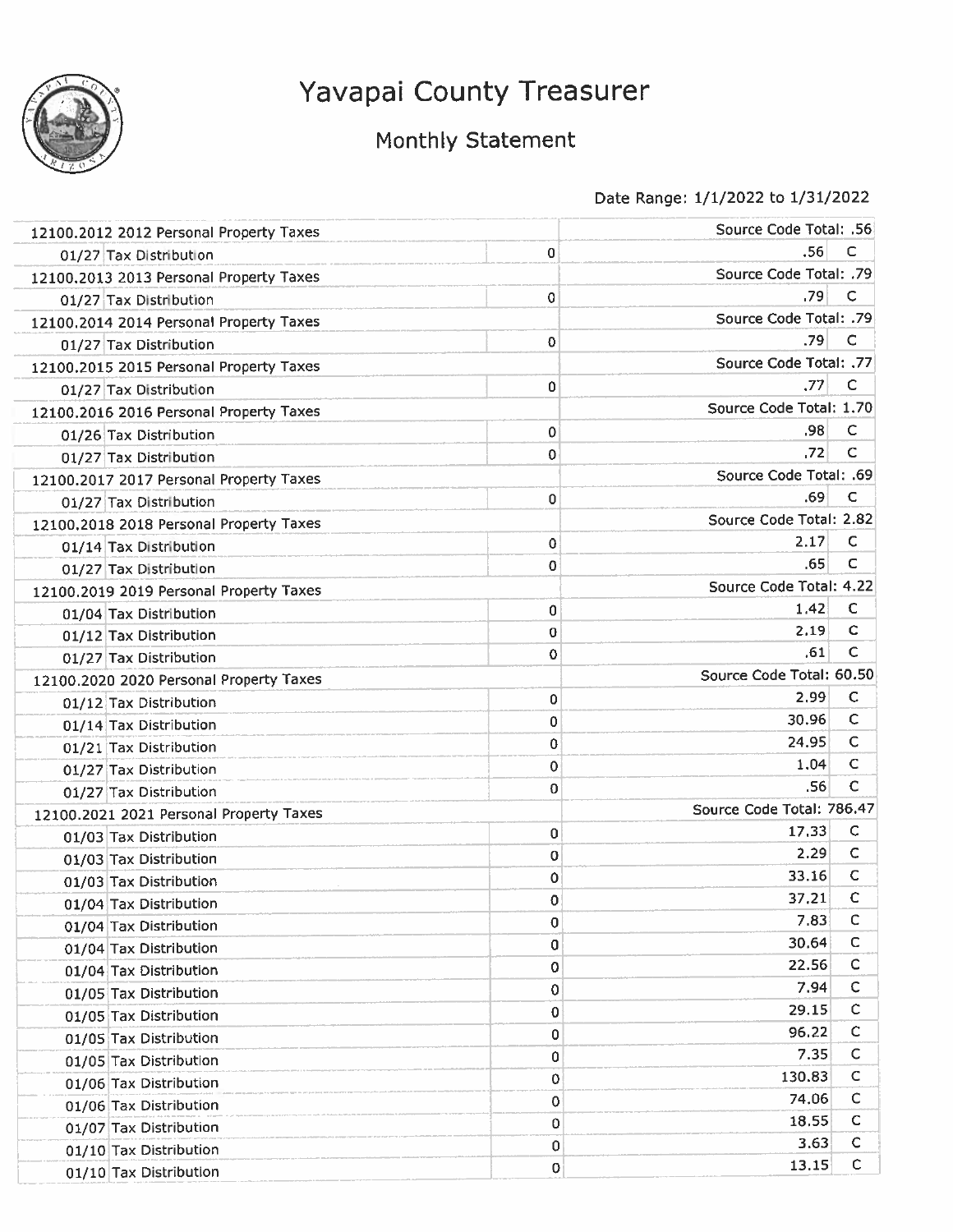

## Monthly Statement

| 01/11 Tax Distribution | 0                                     | 24,46                             | C            |
|------------------------|---------------------------------------|-----------------------------------|--------------|
| 01/11 Tax Distribution | 0                                     | 9.73                              | C            |
| 01/12 Tax Distribution | 0                                     | 2.83                              | C            |
| 01/13 Tax Distribution | 0                                     | 23.66                             | C            |
| 01/13 Tax Distribution | 0                                     | 3.30                              | C            |
| 01/14 Tax Distribution | 0                                     | 4.18                              | C            |
| 01/19 Tax Distribution | 0                                     | .42                               | C            |
| 01/19 Tax Distribution | 0                                     | 12.87                             | C            |
| 01/19 Tax Distribution | 0                                     | 25.36                             | C            |
| 01/20 Tax Distribution | 0                                     | 25.49                             | C            |
| 01/21 Tax Distribution | 0                                     | 43.18                             | C            |
| 01/24 Tax Distribution | 0                                     | 4.44                              | C            |
| 01/26 Tax Distribution | 0                                     | 4.42                              | C            |
| 01/27 Tax Distribution | 0                                     | 11.21                             | $\mathsf{C}$ |
| 01/27 Tax Distribution | 0                                     | .53                               | C            |
| 01/27 Tax Distribution | 0                                     | 7.73                              | C            |
| 01/28 Tax Distribution | 0                                     | 27.67                             | C            |
| 01/31 Tax Distribution | 0                                     | 23.09                             | C            |
|                        | 6065640700 Chino Valley Fire Dist BDS | <b>Ending Balance: 295,571.69</b> |              |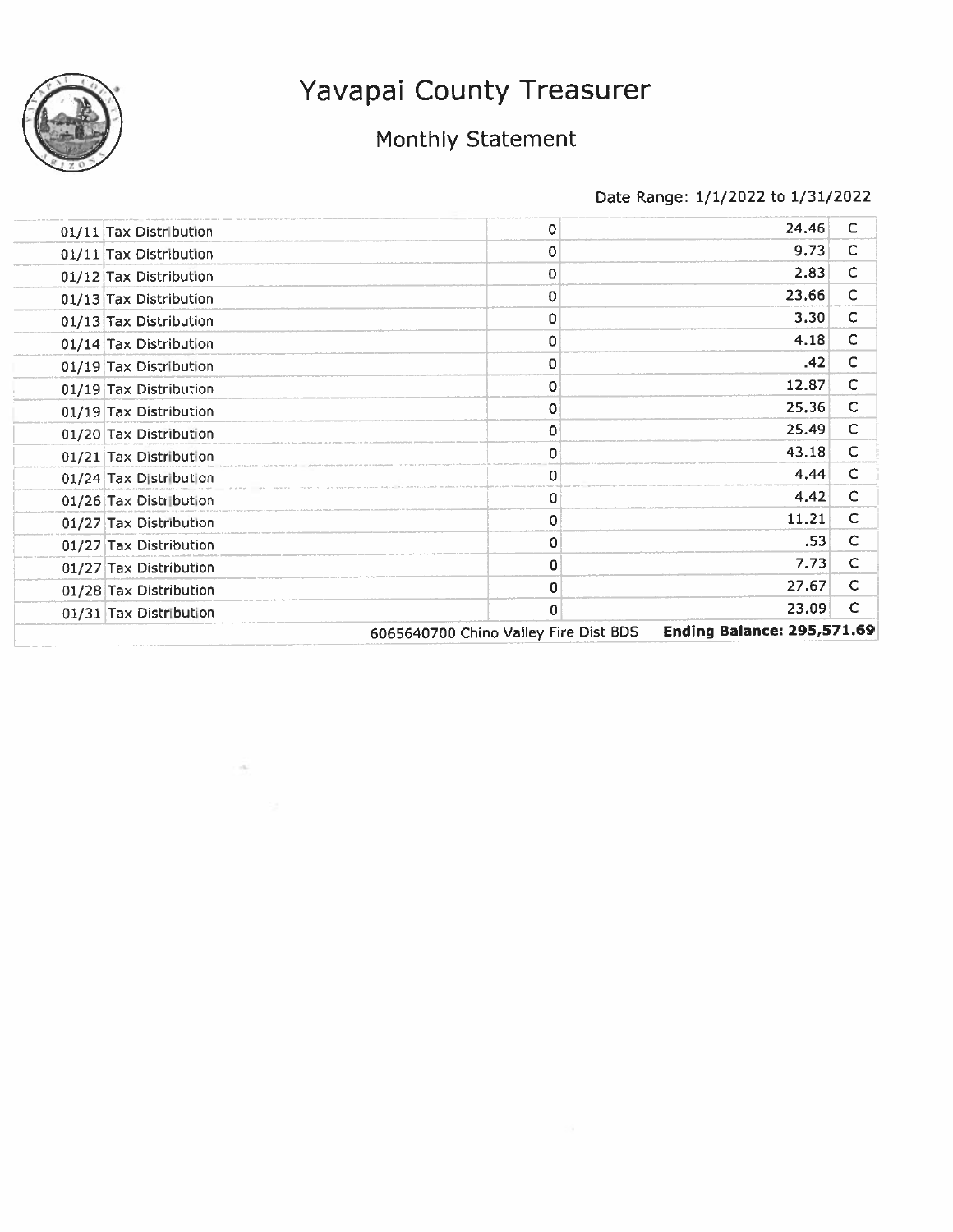#### **Chino Valley Fire District Page: 1**

#### Bank Reconciliation Summary

#### For the Bank Statement ending: 1/31/2022

| <b>BANK CONTROL ID: BDS - YAVAPAI COUNTY TREASURER</b> | <b>DESC: BOND DEBT SERVICE</b> | <b>ACCOUNT NO: 6-65640-7000</b> |
|--------------------------------------------------------|--------------------------------|---------------------------------|
| <b>Beginning Balance:</b>                              | 01/01/22                       | \$279,497.42                    |
| Deposits and Credits:                                  |                                | \$16,074.27                     |
| Checks and Charges:                                    |                                | \$0.00                          |
| Adjustments:                                           |                                | \$0.00                          |
| <b>Ending Balance Per Reconciliation:</b>              |                                | \$295,571.69                    |
| Ending Balance Per Bank Statement:                     | 01/31/22                       | \$295,571.69                    |
| * Outstanding Deposits and Credits:                    | 01/31/22                       | \$0.00                          |
| * Outstanding Checks and Charges:                      | 01/31/22                       | \$0.00                          |
| <b>Ending Book Balance:</b>                            | 01/31/22                       | \$295,571.69                    |
|                                                        |                                |                                 |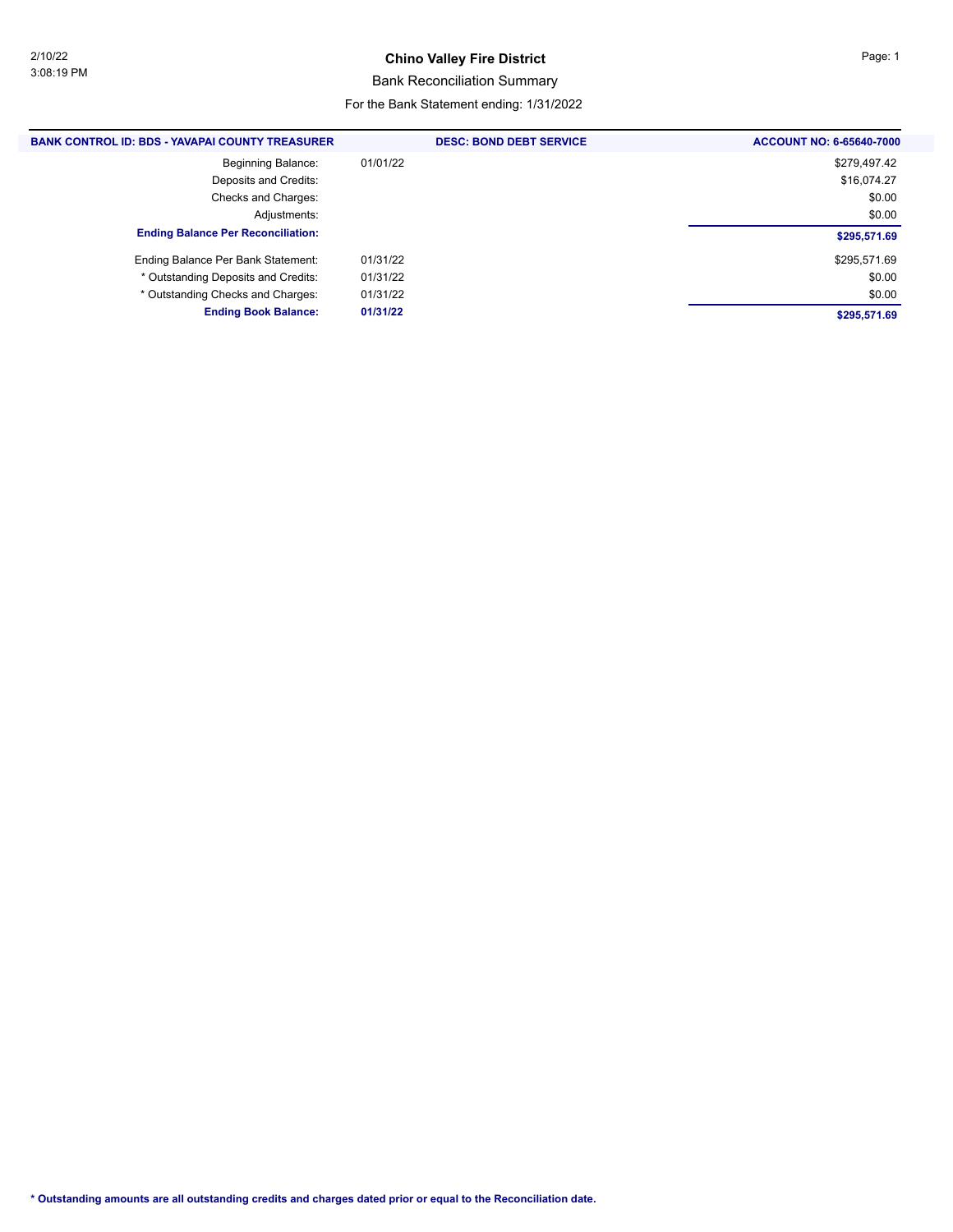#### **Chino Valley Fire District China Burger 2 and Separate Page: 1**

BR Checks and Charges Cleared

For the Bank Statement ending:

| <b>Date</b> | Document | Description | <b>Module</b> | ∶ompanv | <b>Amount</b> |
|-------------|----------|-------------|---------------|---------|---------------|
|             |          |             |               |         |               |

**TOTAL CHECKS AND CHARGES CLEARED:**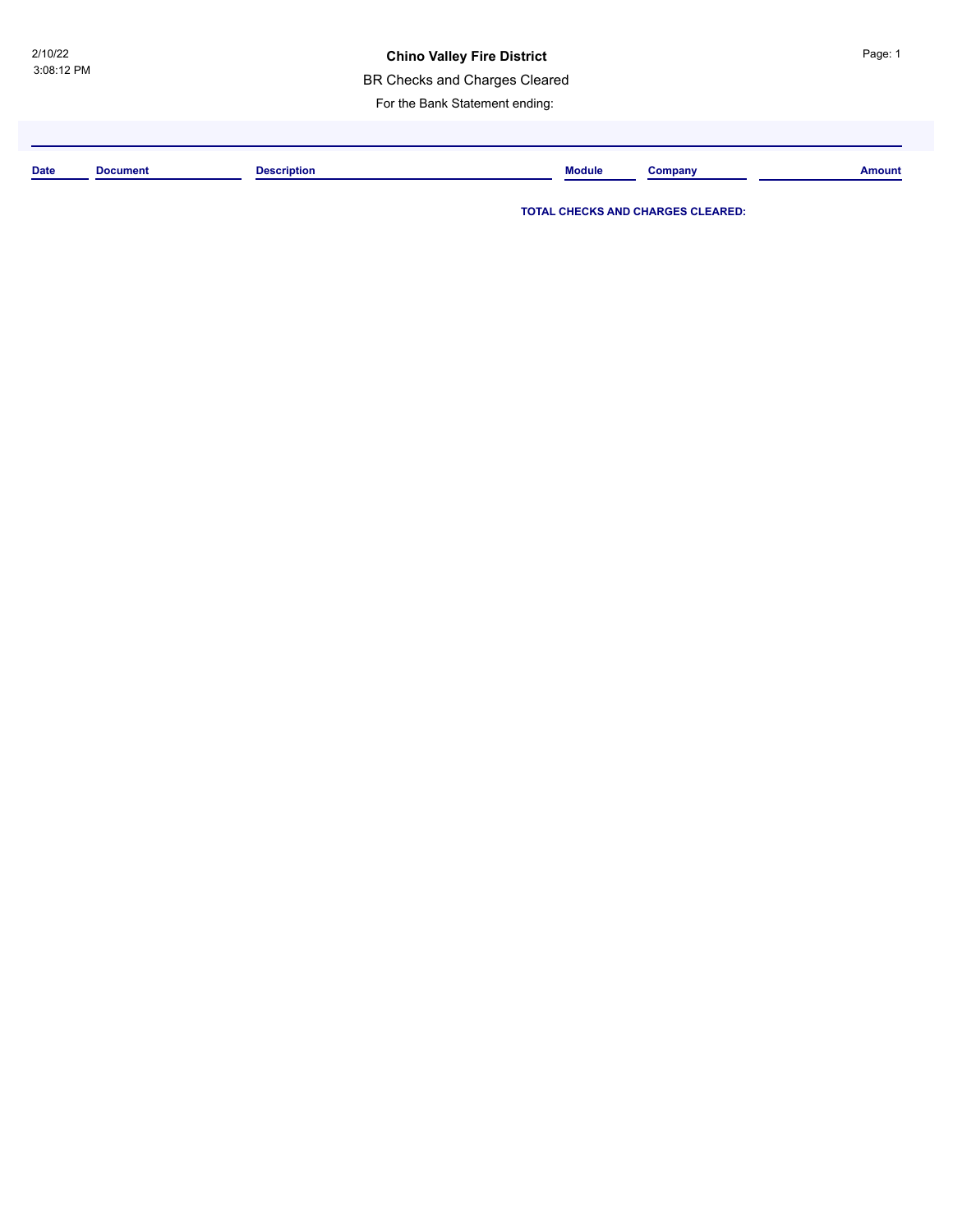BR Checks and Charges Outstanding

For the Bank Statement ending:

| <b>Date</b> | Document | <b>Description</b> | <b>Module</b> | Company | Amount |
|-------------|----------|--------------------|---------------|---------|--------|
|             |          |                    |               |         |        |

**TOTAL CHECKS AND CHARGES OUTSTANDING:**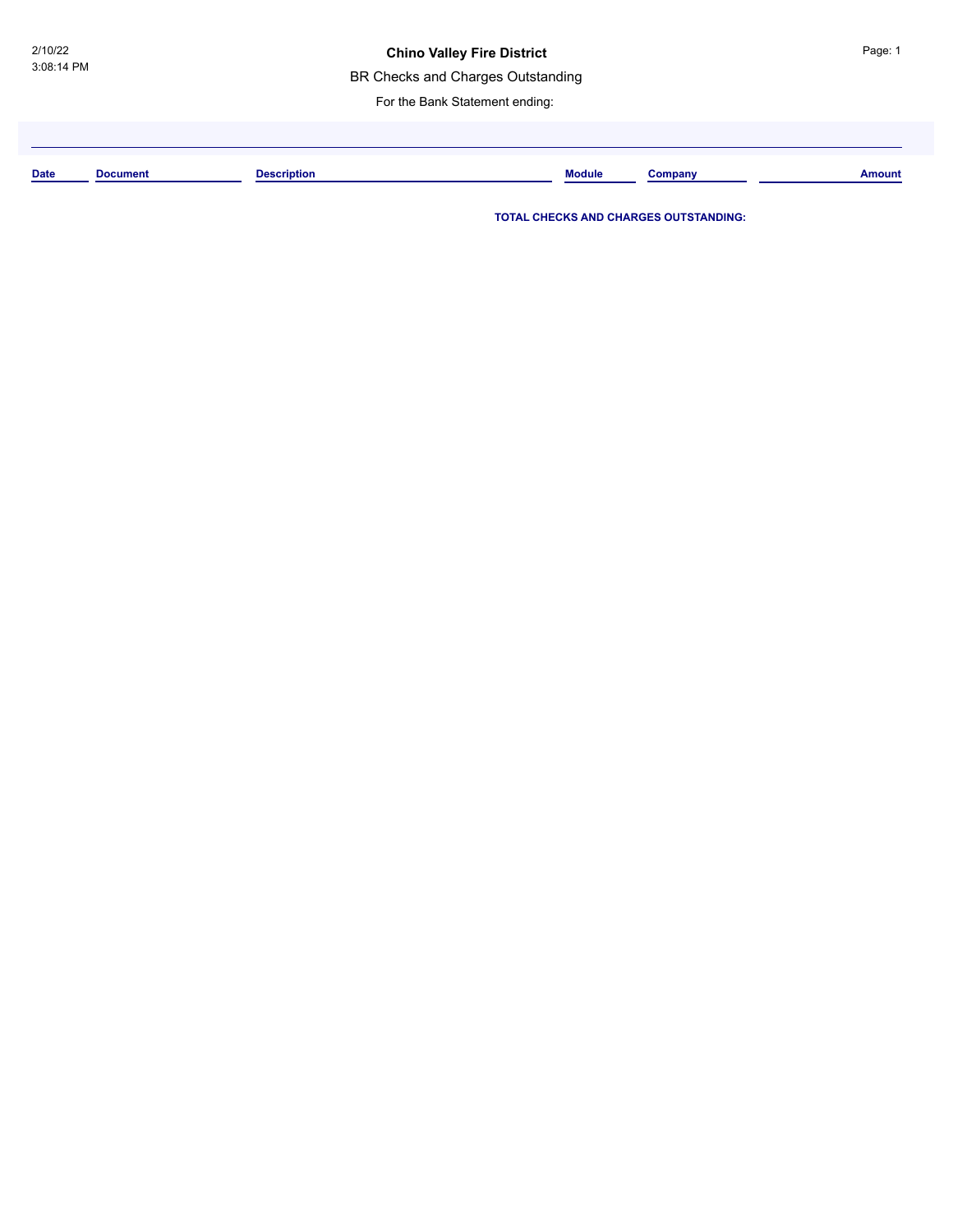#### **Chino Valley Fire District China Bullet China Page: 1**

BR Deposits and Credits Cleared

For the Bank Statement ending: 1/31/22

| <b>BDS</b>  | <b>Yavapai County Treasurer</b> |                              | <b>Bond Debt Service</b> |               |                                            | 6-65640-7000  |
|-------------|---------------------------------|------------------------------|--------------------------|---------------|--------------------------------------------|---------------|
| <b>Date</b> | <b>Document</b>                 | <b>Description</b>           |                          | <b>Module</b> | Company                                    | <b>Amount</b> |
| 01/31/22    | Cash With Yav Cty               | BDS Tax Revenue January 2022 |                          | GL            | <b>CHINOV</b>                              | \$16,074.27   |
|             |                                 |                              |                          |               | <b>TOTAL DEPOSITS AND CREDITS CLEARED:</b> | \$16,074.27   |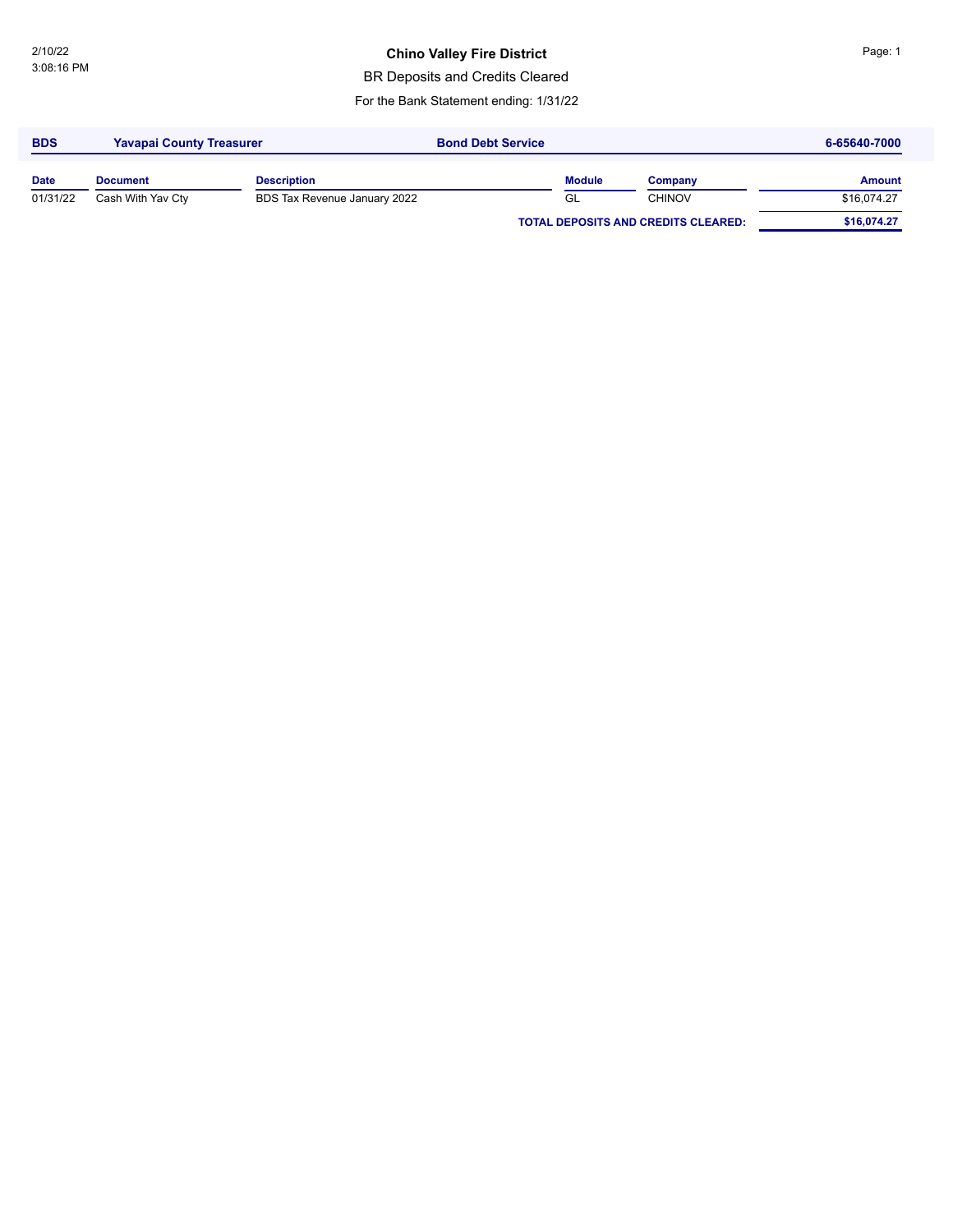#### **Chino Valley Fire District**

BR Deposits and Credits Outstanding

For the Bank Statement ending:

| <b>Date</b> | Document<br>. | <b>Description</b> | <b>Module</b> | Company | <b>Amount</b> |
|-------------|---------------|--------------------|---------------|---------|---------------|
|             |               |                    |               |         |               |

**TOTAL DEPOSITS AND CREDITS OUTSTANDING:**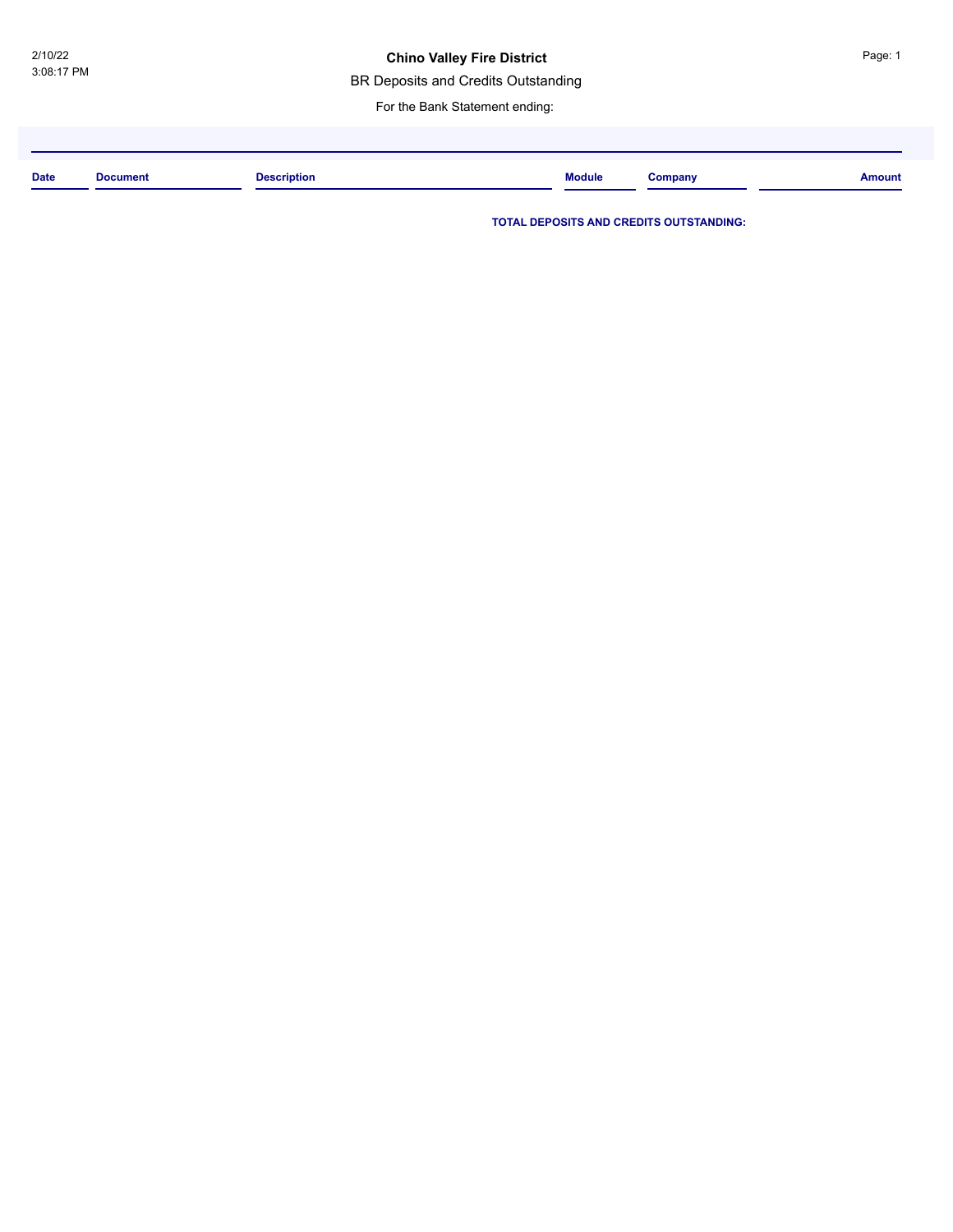#### **Chino Valley Fire District**

Bank Reconciliation Register

| <b>Document Number</b>                                 | <b>Date</b> | <b>BR Status</b> | Void? | <b>Description</b>           | <b>Date Cleared</b>        | <b>Amount</b> |
|--------------------------------------------------------|-------------|------------------|-------|------------------------------|----------------------------|---------------|
| <b>MODULE: JOURNAL ENTRIES FROM GENERAL LEDGER</b>     |             |                  |       |                              |                            |               |
| <b>BANK CONTROL ID: BDS - YAVAPAI COUNTY TREASURER</b> |             |                  |       |                              |                            |               |
| Cash With Yav Cty                                      | 01/31/22    | Marked           | No    | BDS Tax Revenue January 2022 | 02/10/22                   | \$16,074.27   |
|                                                        |             |                  |       |                              | <b>SUB TOTAL FOR BANK:</b> | \$16.074.27   |
|                                                        |             |                  |       |                              | <b>TOTAL FOR MODULE:</b>   | \$16.074.27   |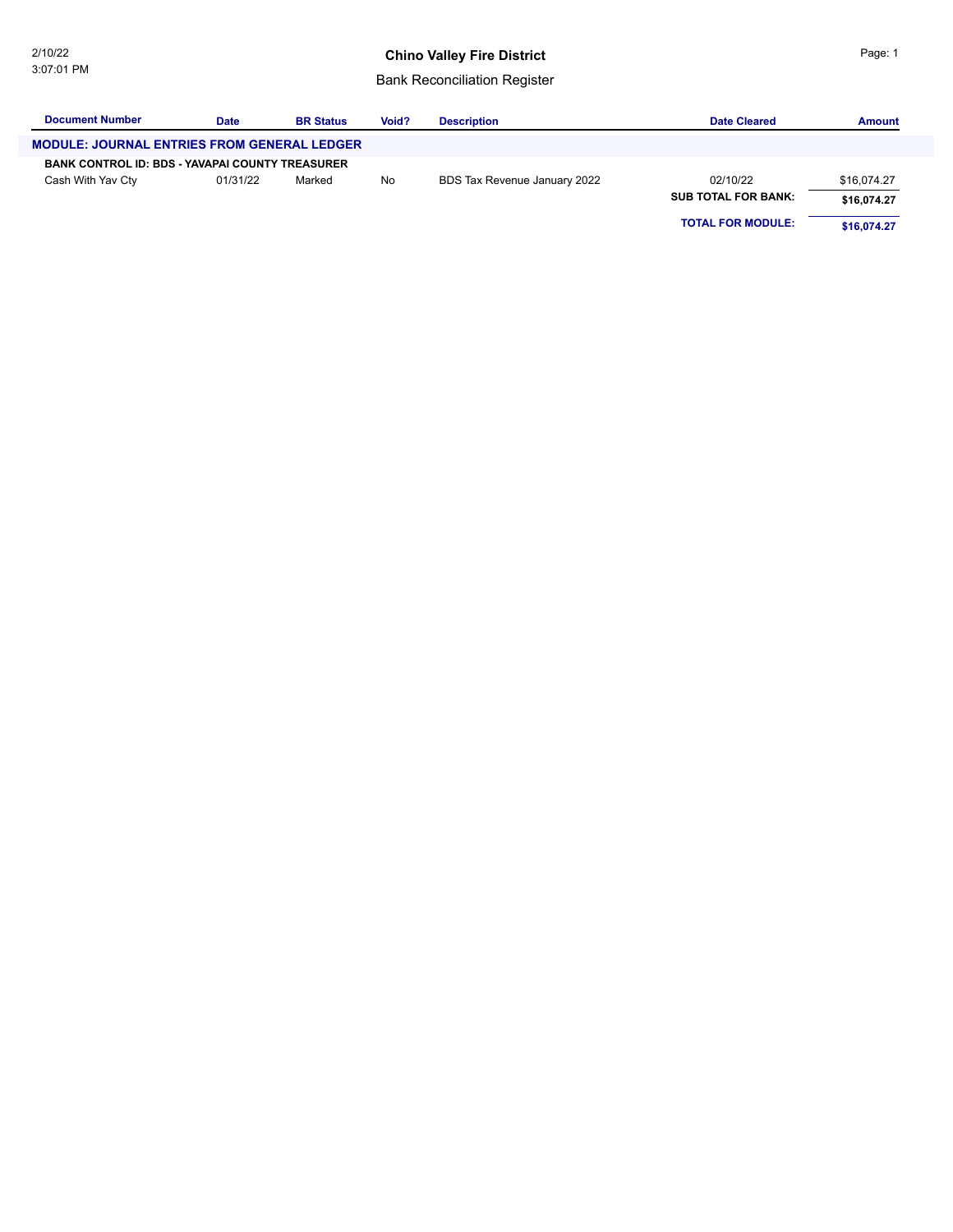#### **Chino Valley Fire District Page: 1**

BR Adjustments Report

For the Bank Statement ending:

| <b>Date</b>      | <b>Document</b> | <b>Description</b> | <b>GL Account</b>                   | <b>Offset Amt</b> | Adj. Amt |
|------------------|-----------------|--------------------|-------------------------------------|-------------------|----------|
| <b>DOCUMENT:</b> |                 |                    |                                     |                   |          |
|                  |                 |                    |                                     |                   |          |
|                  |                 |                    |                                     |                   |          |
|                  |                 |                    | <b>ADJUSTMENT DOCUMENT " TOTAL:</b> |                   |          |

**TOTAL FOR ALL ADJUSTMENTS:**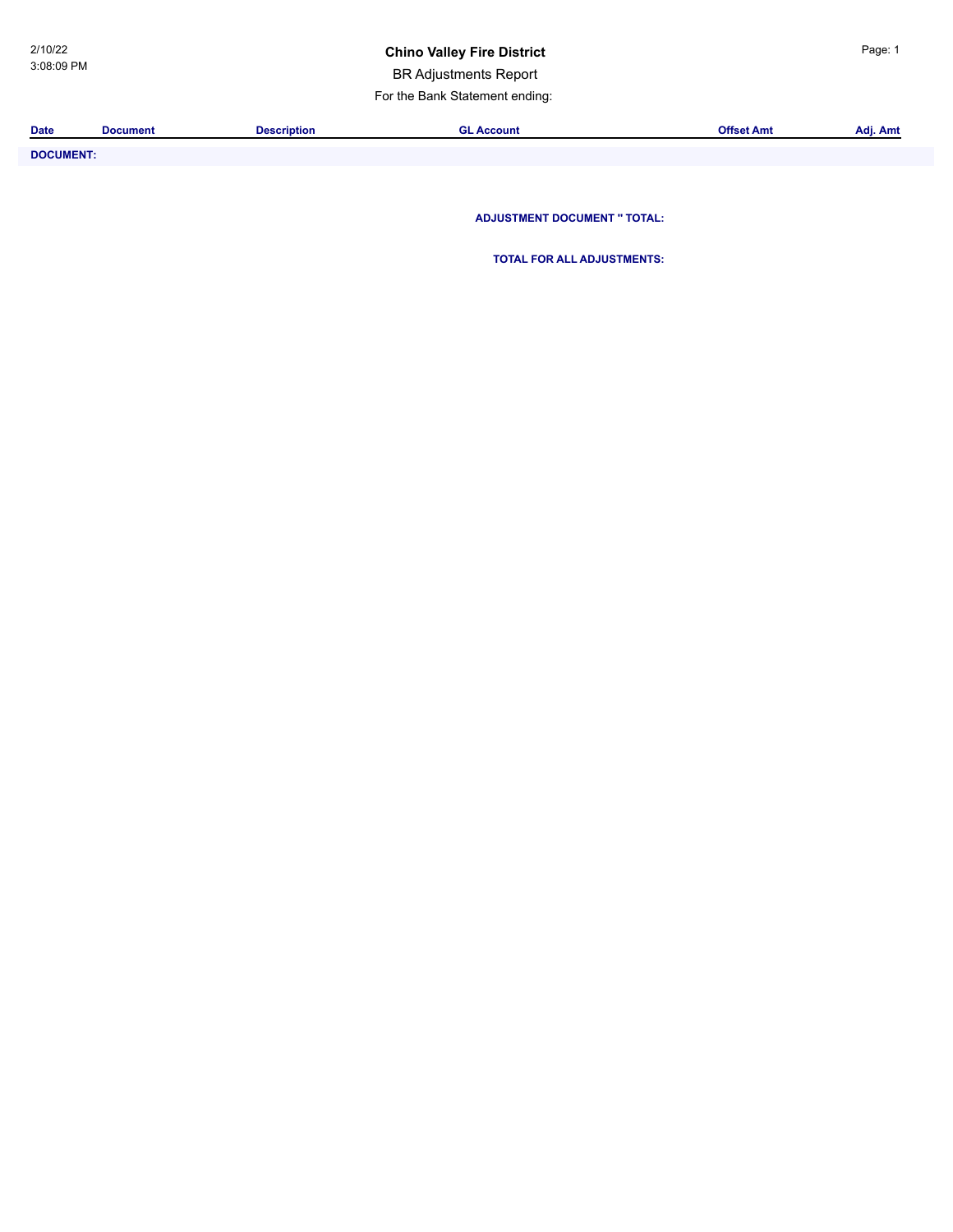#### For the period of 1/1/2022 Through 1/31/2022 (Original Budget to Actual Comparison) Income Statement **Chino Valley Fire District** 2/10/22

#### Fund: (40) Bond Service Fund

|                                           |             |             | <b>Current Period</b> |             |          |                 | Year To Date  |                 |          |
|-------------------------------------------|-------------|-------------|-----------------------|-------------|----------|-----------------|---------------|-----------------|----------|
|                                           | Account     | Actual      | <b>Budget</b>         | Variance    | %        | Actual          | <b>Budget</b> | Variance        | %        |
| <b>Revenues</b>                           |             |             |                       |             |          |                 |               |                 |          |
| Real Estate Tax                           | 40420000002 | \$15,213.77 | \$0.00                | \$15,213.77 | $0.0\%$  | \$267,462.57    | \$0.00        | \$267,462.57    | 0.0%     |
| Personal Tax Revenue                      | 40420500000 | 860.50      | 0.00                  | 860.50      | 0.0      | 7,816.71        | 0.00          | 7,816.71        | 0.0      |
| <b>Net Revenues</b>                       |             | \$16,074.27 | \$0.00                | \$16,074.27 | $0.0 \%$ | \$275,279.28    | \$0.00        | \$275,279.28    | $0.0 \%$ |
| Income (Loss) from Operations             |             | \$16.074.27 | \$0.00                | \$16,074.27 | $0.0\%$  | \$275,279.28    | \$0.00        | \$275,279.28    | $0.0\%$  |
| Other Income (Expense)                    |             |             |                       |             |          |                 |               |                 |          |
| <b>Bond Debt Service Interest Revenue</b> | 40430000000 | \$0.00      | \$0.00                | \$0.00      | 0.0%     | \$313.75        | \$0.00        | \$313.75        | 0.0%     |
| <b>Bond Debt Service Interest Expense</b> | 40610000000 | 0.00        | 0.00                  | 0.00        | 0.0      | (46, 706.78)    | 0.00          | (46, 706.78)    | 0.0      |
| <b>Total Other Income (Expense)</b>       |             | \$0.00      | \$0.00                | \$0.00      | $0.0 \%$ | $$$ (46,393.03) | \$0.00        | \$ (46, 393.03) | $0.0 \%$ |
| Net Income (Loss)                         |             | \$16,074.27 | \$0.00                | \$16,074.27 | $0.0\%$  | \$228,886.25    | \$0.00        | \$228,886.25    | 0.0%     |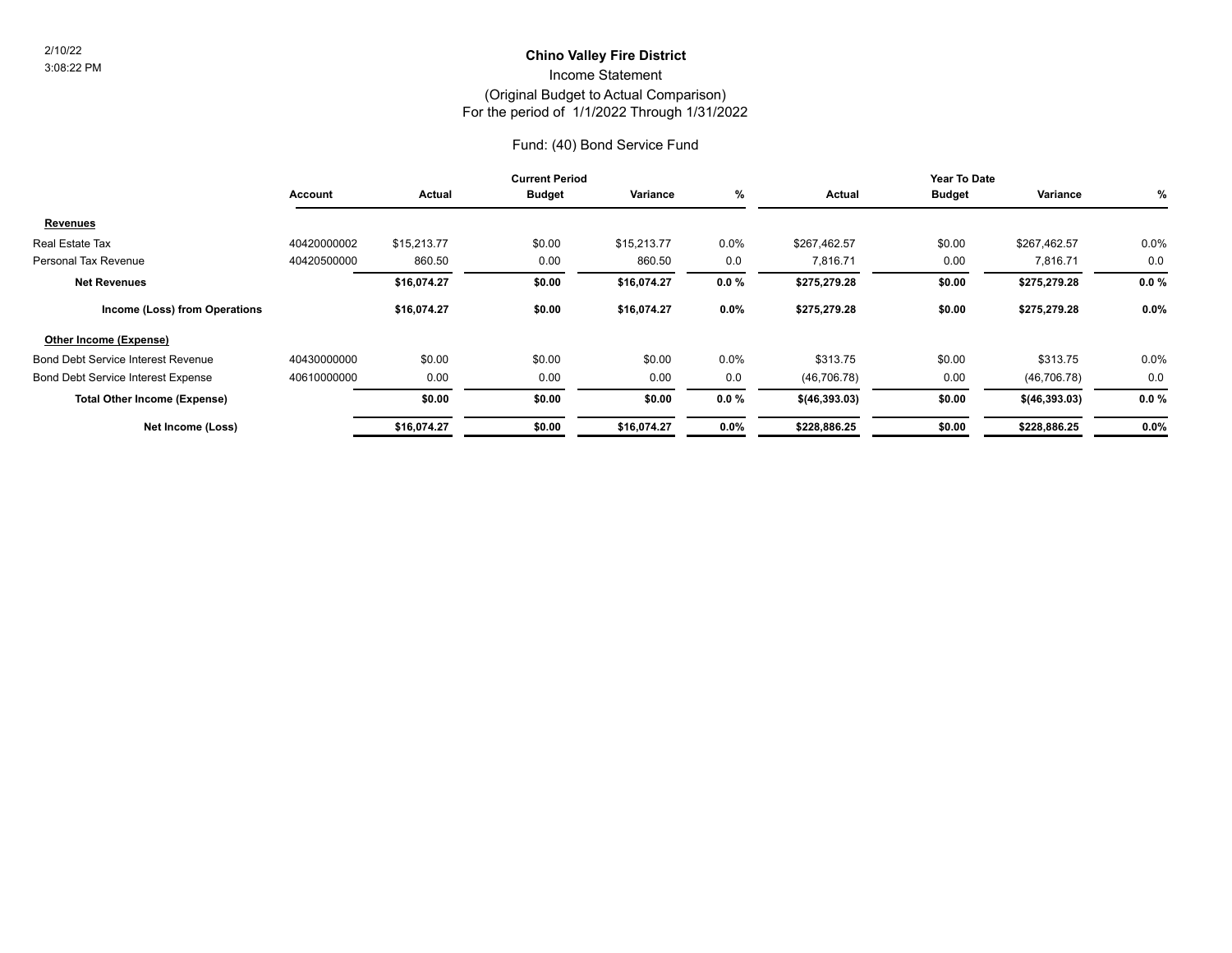### 2/10/22 **Chino Valley Fire District**

Balance Sheet

As of 1/31/2022

Fund: (40) Bond Service Fund Account: (1105) Not Defined

**Assets**

| \$295,571.69 |              |  |
|--------------|--------------|--|
|              | \$295,571.69 |  |
|              |              |  |
|              | \$295,571.69 |  |
|              | \$0.00       |  |
|              |              |  |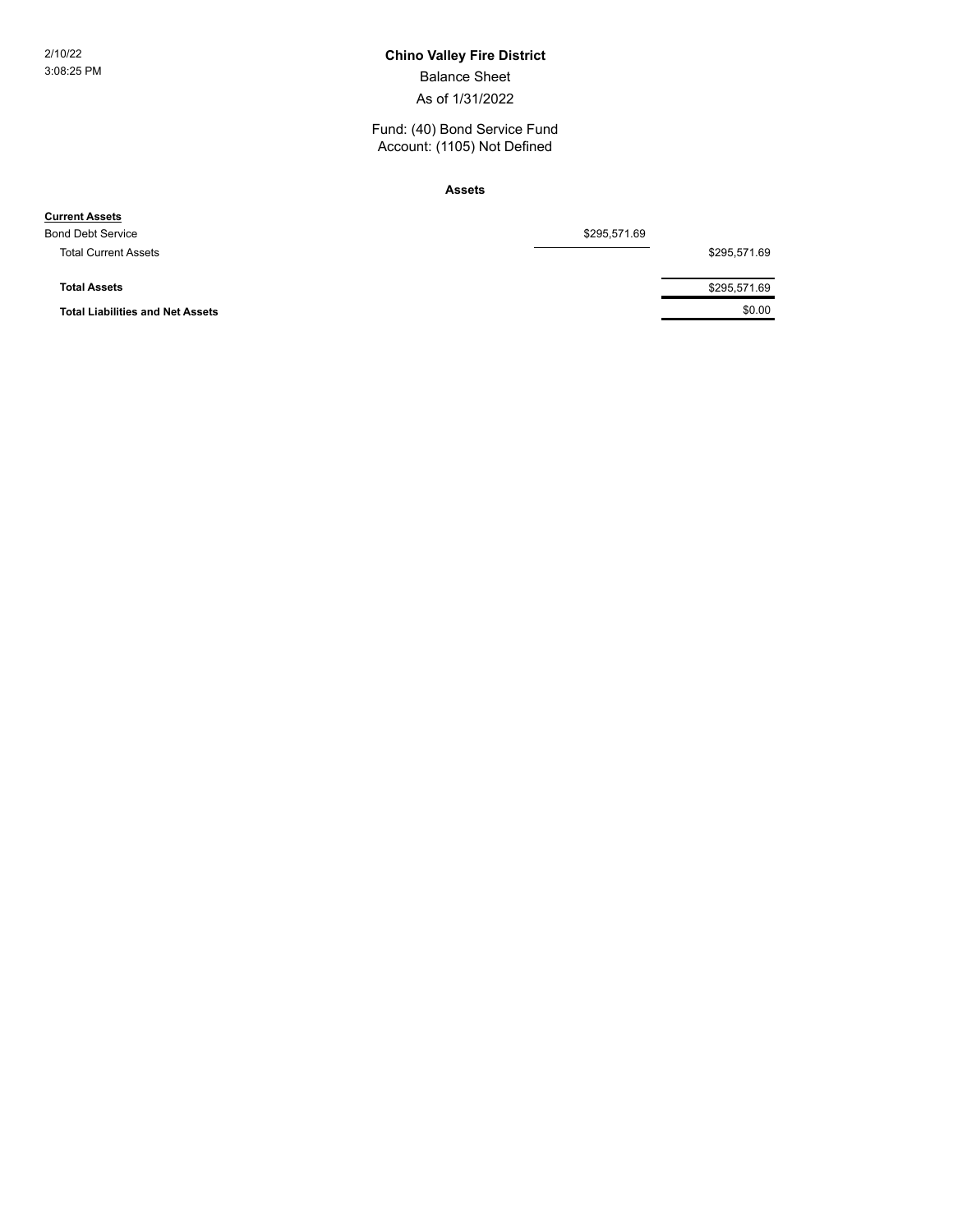2/10/22 3:08:28 PM

#### **Chino Valley Fire District**

GL Account Ledger - Detail By Period

1/1/2022 through 1/31/2022

| <b>Batch</b>    | Journal | Entry# | <b>Date</b> | Job                      | <b>Document</b>   | <b>Description</b>               | <b>Debits</b> | <b>Credits</b>           | <b>Balance</b> |
|-----------------|---------|--------|-------------|--------------------------|-------------------|----------------------------------|---------------|--------------------------|----------------|
| 40.1105.0.0.000 |         |        |             | <b>BOND DEBT SERVICE</b> |                   |                                  |               |                          | \$279,497.42   |
| 2233            | GJ      | 143918 | 01/31/22    |                          | Cash With Yav Cty | BDS Tax Revenue January 2022     | 16,074.27     | $\overline{\phantom{a}}$ | 295,571.69     |
|                 |         |        |             |                          |                   | <b>BOND DEBT SERVICE TOTALS:</b> | \$16,074.27   | \$0.00                   | \$295,571.69   |
|                 |         |        |             |                          |                   |                                  |               |                          |                |
|                 |         |        |             |                          |                   | <b>TOTAL OF LEDGER:</b>          | \$16,074.27   | \$0.00                   | \$295,571.69   |